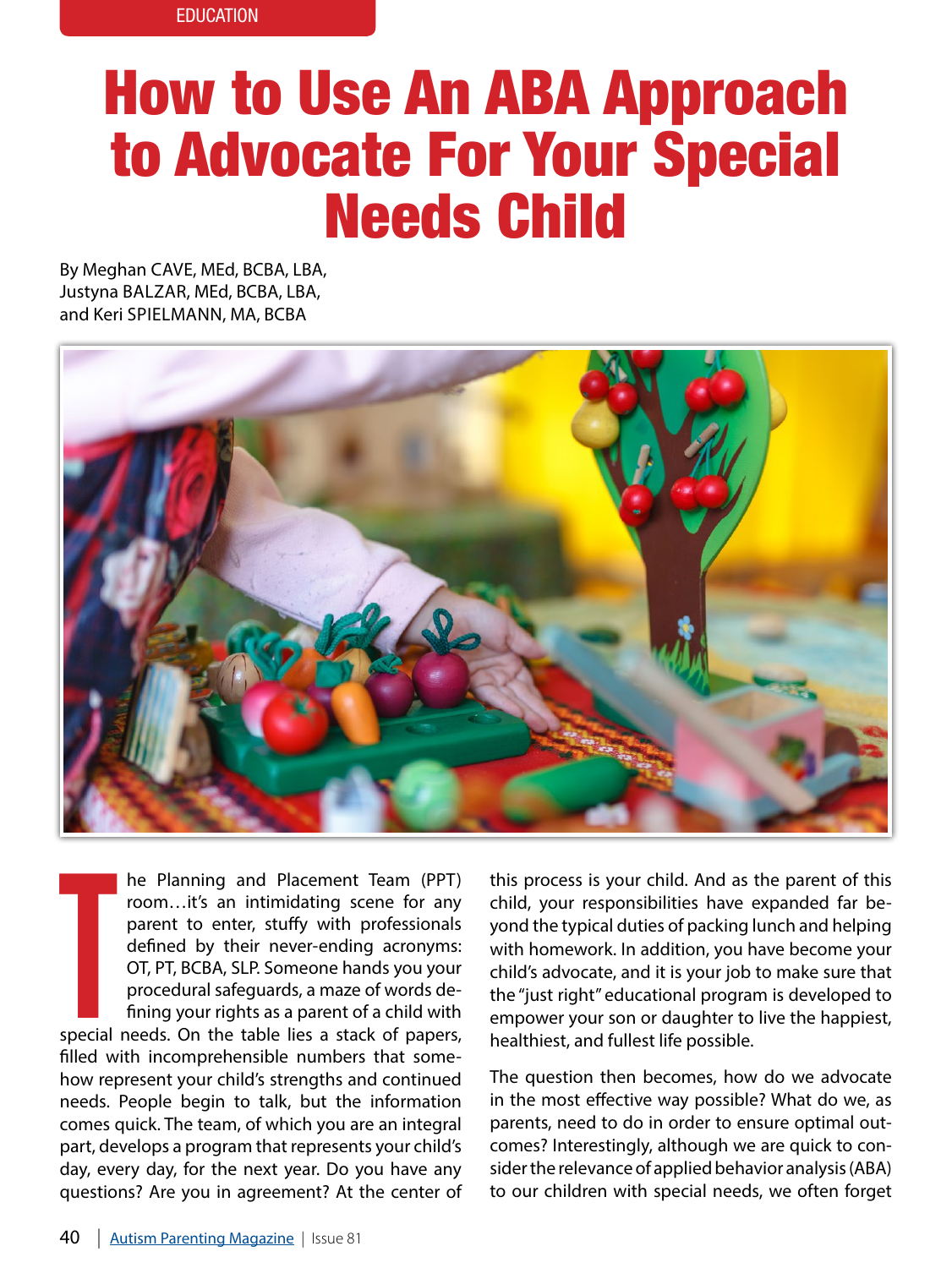**It can be easy to get sidetracked or, in some cases, lose your confidence in a PPT. Develop materials you can reference as needed throughout the meeting that clearly align with your goal. Consider writing yourself a script, preparing an agenda, or outlining a proposed action plan.** 

that these same principles prove beneficial to us as advocating adults. In aligning our advocacy practices with the science of ABA, we increase our likelihood of success in navigating the complex PPT process and improve results when working with school teams. By following the steps below, we believe parents can embrace a behavior analytic approach to advocacy, thus achieving socially significant change for their children through collaboration, trust, and science.

#### **Pair yourself with reinforcement before the PPT 1.**

In order to be successful in navigating this complex process, you must develop a strong rapport with the school-based team and keep in mind that "you can catch more bees with honey than with vinegar." Find a way to make your presence desirable; in pairing yourself with preferred items and activities, whether that be by sending a thank you email, providing refreshments at the meeting, volunteering during a class event, or providing a brief statement of appreciation in passing, you will become someone the school welcomes collaborating with.

## **Define a measurable, objective goal for the meeting 2.**

How do you know if your goal meets these criteria? You must be able to determine with absolute certainty whether the goal was achieved, and others must be able to do so as well. For example, "I just want my child to be happy," is not a measurable goal because while the school team may believe that your child is happy, you may disagree; an element of subjectivity exists. How will you know your child is happy? What are the clear, unambiguous indicators? A more objective, measurable goal might be that your child gets invited to at least one playdate a week, participates in at least two extracurricular activities each school

year or completes a self-monitoring rating scale at a predetermined level for 80 percent of school days. Having a measurable, objective goal for your PPT meeting guides the development of an effective action plan and allows you to better reflect upon your successes and continued challenges.

## **Develop visual supports and cues to follow that align with your goal 3.**

It can be easy to get sidetracked or, in some cases, lose your confidence in a PPT. Develop materials you can reference as needed throughout the meeting that clearly align with your goal. Consider writing yourself a script, preparing an agenda, or outlining a proposed action plan. Access these materials as needed throughout the meeting to prompt yourself (and the team) to stay goal-oriented.

## **Arrange setting events that set you up for success 4.**

Setting events, as they relate to this topic of discussion, encompass anything done in advance of a PPT that increases the likelihood of your effectively advocating on behalf of your child. In simple terms, be prepared and take care of yourself. It is important to read all the paperwork, annotate your questions, review meeting invitations, and do your research. But it's also critical that you get a good night's sleep, have a full stomach, and are ready to tackle the meeting with the best version of yourself—so make sure to take some "you" time, too.

## **Identify your triggers and know how your behavior changes as a result 5.**

There are bound to be certain events that you find particularly frustrating during the PPT process. For some, this may be a reduction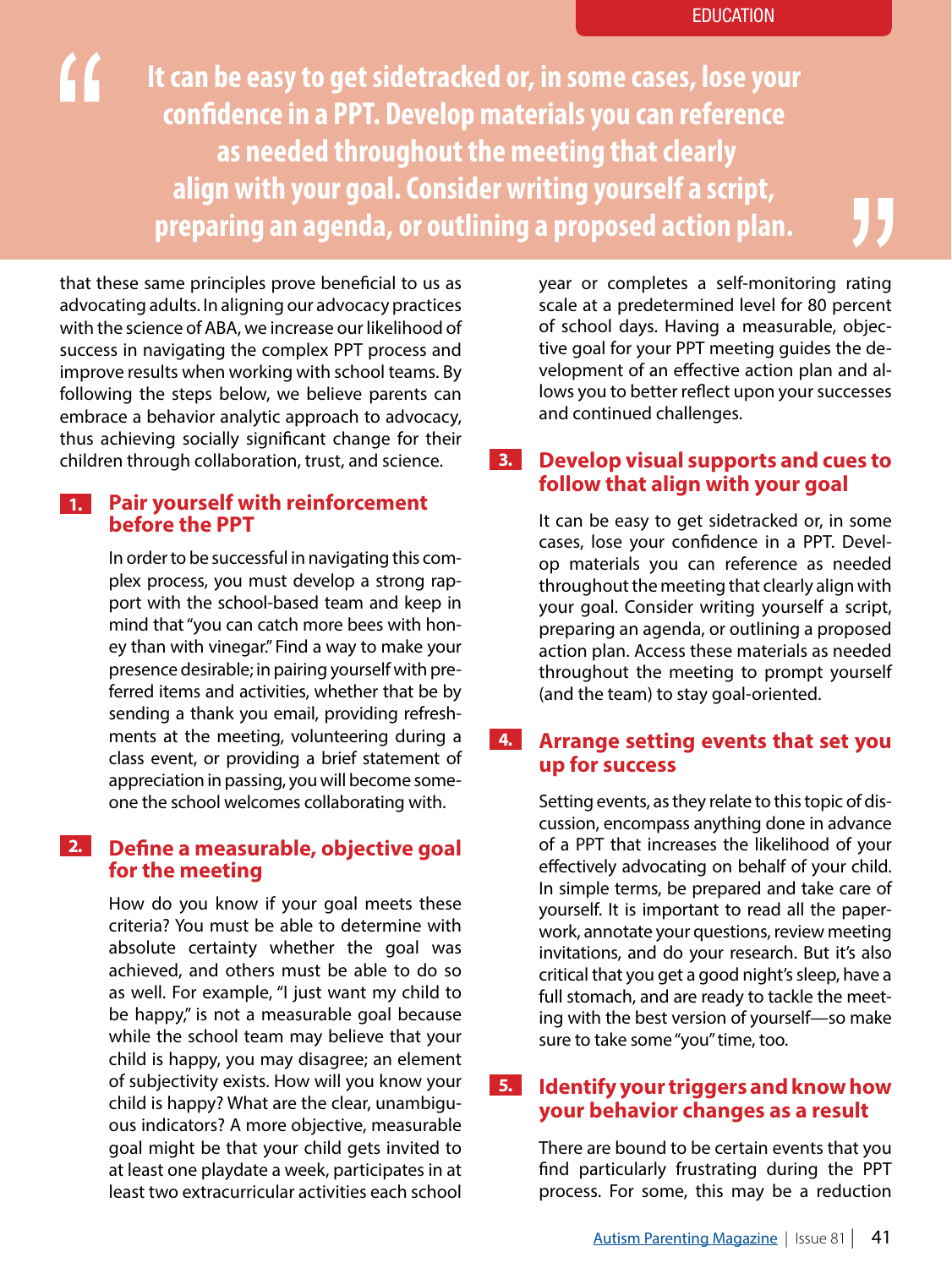in services or conflicting teacher reports. For others, statements of blame or lack of data may represent the greatest area of concern. Reflect on your past experiences and identify those moments that have previously turned things for the worse. Then, consider how your own behavior changed as a result and, perhaps most importantly, the effect this had on your overall goal. Did your "defensive, accusatory behavior" increase "collaborative, teamwork-oriented behaviors" throughout the team? Or, did it cause others to shut down and thus avoid interactions and communication in the future? In becoming mindful of how your behavior changes in response to your personal triggers in a PPT, you can prepare responses that better align with your goals. Simply put, in changing your own behavior, you have the opportunity to change the behaviors of others.

## **Only use punishment as a last resort 6. option**

It may be tempting to reprimand the team, threaten to seek counsel to pursue due process, report a team to their superiors, or engage in any number of other punitive procedures. While doing so may be effective, be wary of the unwanted side effects. In the world of ABA, punishment procedures have been shown to increase anger, aggression, and retaliation, which may have implications for the future. Punishment procedures also harm the rapport building process, yielding damaged relationships in which both parties engage in escape-maintained behaviors, such as avoiding future communication. Lastly, a behavioral contrast effect may occur, meaning that while the team may not engage in certain behaviors in your presence, those same behaviors may occur even more frequently at other times when you are not there. Or the team might replace the behaviors you don't like with novel behaviors that you *really* can't tolerate. While punishment procedures may be the only viable option in some extreme cases, you must consider the potential repercussions in advance and decide if they represent risks you are willing to take.

## **Use shaping principles to reinforce increasingly closer approximations to the end goal 7.**

Shaping is the process of providing reinforcement for closer approximations to your goal. In other words, highlight, praise, and demonstrate gratitude for the behaviors that align with what you want to accomplish. For example, if your goal is for team members to respond faster to emails, then you might track how long it took to receive a response in the past and use this information as a baseline or starting point. Any time team members respond more efficiently than baseline level, you could send a reinforcing email, to the effect of, "Thank you for responding so quickly. I really appreciate your time and collaboration." On the flip side, when the team takes longer to respond, refrain from sending a praise email. Systematically set new benchmarks for responding until you get close to or achieve your desired response time. Keep in mind this should be realistic. If your goal is for team members to respond within an hour of receiving your email, that is unlikely to happen as staff are likely teaching, in meetings, or engaging in other school-related duties. However, a response time goal of 24-48 hours is significantly more attainable.

#### **Reflect on your effectiveness 8.**

Spend some time identifying what is working and helping you move closer to your goals and what is impeding progress. Identify where you can make a change to improve the overall effectiveness of your strategies. Keep in mind that any change you make will take time to show its effects, so you must apply it consistently, observe patiently, and assess whether it's moving you in your desired direction.

#### **Identify and reinforce one good outcome 9.**

Even if most of the meeting didn't go the way you had hoped, find one good thing and praise it. Dig deep if you have to. Did the team let you share your concerns? Did they provide you with reports in advance? Did they stay lat